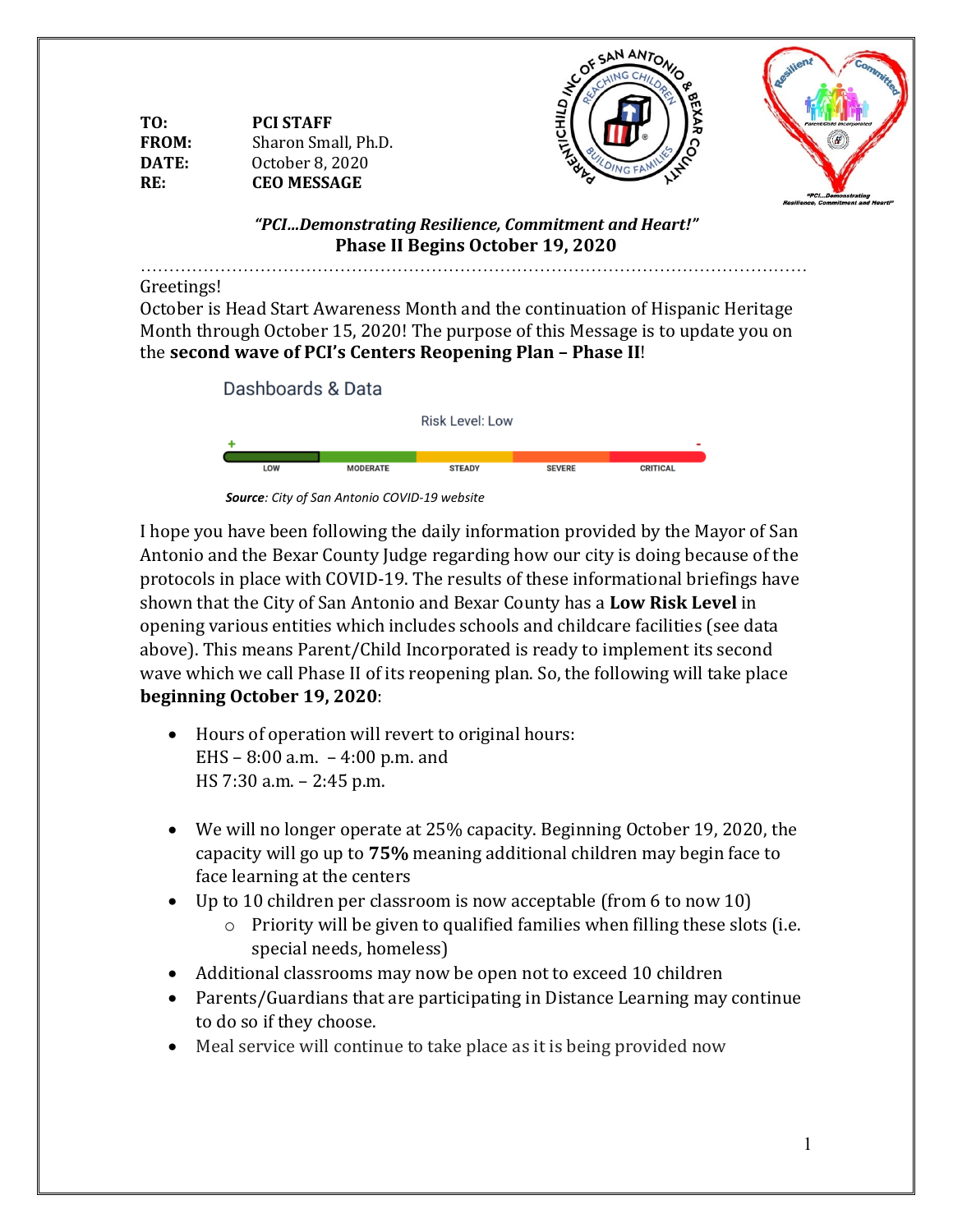- Continue to clean high-contact surfaces more than twice daily. Classroom surfaces must be cleaned as needed during the day and thoroughly at the end of the day to prepare for the following day.
- Staff should always continue to wear face coverings and continue safety protocols (i.e. Hand washing, gloves when needed…)
- Outdoor time should continue to be limited to non-contact activities. Children must wash their hands before entering the classroom.
- 6-foot physical distancing protocols should continue to be followed.

Until physical distancing is no longer needed, it is likely that some children will need to continue to learn remotely. Throughout the city, PreK classroom attendance has been drastically reduced. Parents are simply not enrolling their children. Our numbers are low as well. We realize children learn best at the centers. Thank you, Family Service Workers, for continuing to recruit.

If you have questions regarding the Phase II plan, please contact your supervisor.

**Reminder**: Monday, October 12, 2020 (Columbus Day) is not a holiday for PCI. Please remind **face to face** and **distant learning** parents that **centers are in session**.



**Calendar of Events**

\*PLEASE NOTE THIS CALENDAR IS FOR STAFF PLANNING PURPOSES ONLY. EXECUTIVE AND CABINET PLEASE REVIEW YOUR CALENDARS FOR ITS ENTIRETY\*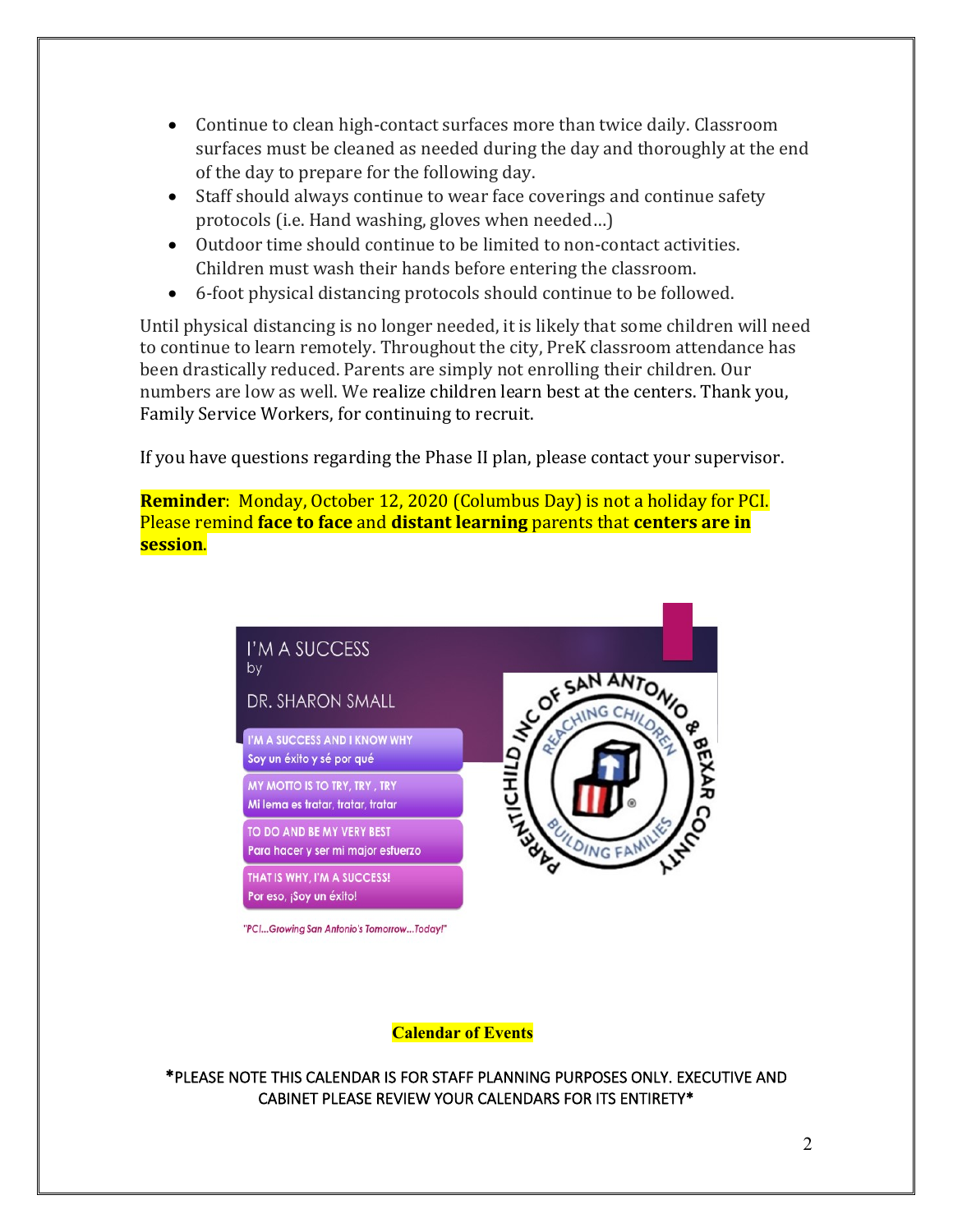## OCTOBER

## National Head Start Awareness Month

| <b>TIMELINE</b>                         | <b>PERFORMANCE</b><br><b>EVALUATION</b><br><b>COMPONENT</b> | <b>ACTIVITY/DESCRITPION</b> | <b>RESPONSIBILITY</b> |
|-----------------------------------------|-------------------------------------------------------------|-----------------------------|-----------------------|
| SEPT 14– DEC 18 $\beta$ . Observing Job | Performance                                                 | <b>COACH FOR SUCCESS</b>    | <b>SUPERVISOR</b>     |

### *PERFORMANCE EVALUATION CYCLE TIMELINE*

**OCTOBER** \* Champions for Charity\* (National Head Start Awareness Month / National Book Month / National Crime Prevention Month) \*Officers' Orientation Summit **\***Breast Cancer Awareness **\*** Daily/Weekly Compliance Debriefing \*Important Information – Center Visits – CLASS \* Pictures,

#### **October**

- ❖ 1 Executive Team Meeting
	- o Champions *fore* Charity Kickoff
	- o CLASS Virtual/Face to Face Observations Begin
- $\div$  2 World Smile Day
	- o Payday
- ❖ 5- 9 Head Start Awareness Week
- $\div$  6 Leadership PCI Session II Regulatory Compliance/Facilities 4:30 6:00
	- o EHS/CCP Directors ZOOM calls
	- o National Night Out
	- o Substitute Training Zoom
- ❖ 8 Executive Team Meeting
	- o Children's Hispanic Heritage Presentation
- ❖ 9 CPR/First-Aid Class-3:00-Fenfield
	- $\circ$  Flu and Shingle Vaccination 4:00 6:00 1223 Brady
- ❖ 12 –Regular School Day for children and staff /Columbus Day (not a holiday for PCI)
	- o Virtual Parent Orientation 5:00 p.m.
- ❖ 13 CEO/Fiscal Budget Meeting
	- o Substitute Training Zoom
- ❖ 14 Policy Council Meeting and Orientation
	- o Parent Curriculum Training Zoom

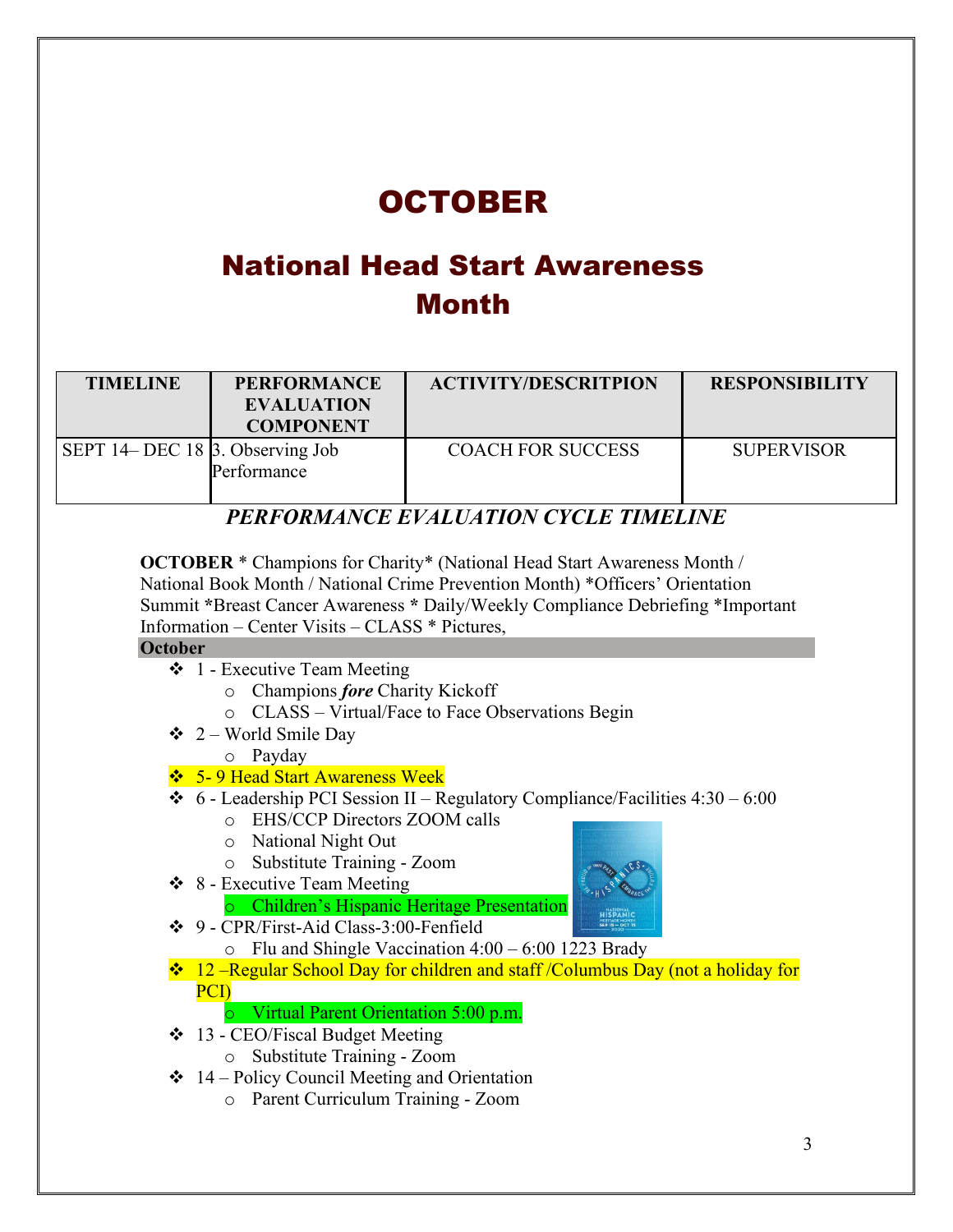- ❖ 15 Executive Team Meeting
- $\div$  16 Boss's Day
	- o President/Officers Zoom Summit 5:00 p.m.
	- o Data Assessment & Accountability Initiative Meeting
	- o Payday
- ❖ **19 – Phase II – Welcoming additional children to face-to-face learning**

#### \*(**effected parents will be contacted)**

- o New Staff Orientation Zoom
- $\div$  19 23 National School Bus Safety Week
- $\div$  20 Board of Directors Meeting
	- o Substitute Training Zoom
- $\div$  21 Family Service Workers Meeting 9:00 12:00
- ❖ 22 Executive Team Meeting o Cardboard Challenge
- ❖ 23 CPR/First-Aid Class-3:00-Fenfield
	- o EHS/CCP Team Meeting

#### ❖ 26 - 30 – Red Ribbon Week

- $\div$  28 National First Responders Day
	- o Health/Nutrition Advisory (Virtual)
	- o Flu and Shingle vaccination (pending)
- ❖ 29 Executive Team Meeting
	- o SF-425 Semi-Annual Report Due HS/HSII/EHS/EHSII
	- o SF-425 Final Annual Report Due EHS-CC
	- o PMS Federal Cash Transaction Report Due
- $\div$  30 Children's Recognition Day
	- o Payday
- ❖ 31 Audit Due to Federal Clearinghouse
	- o Paycom IRS 941/TWC Quarterly Report Due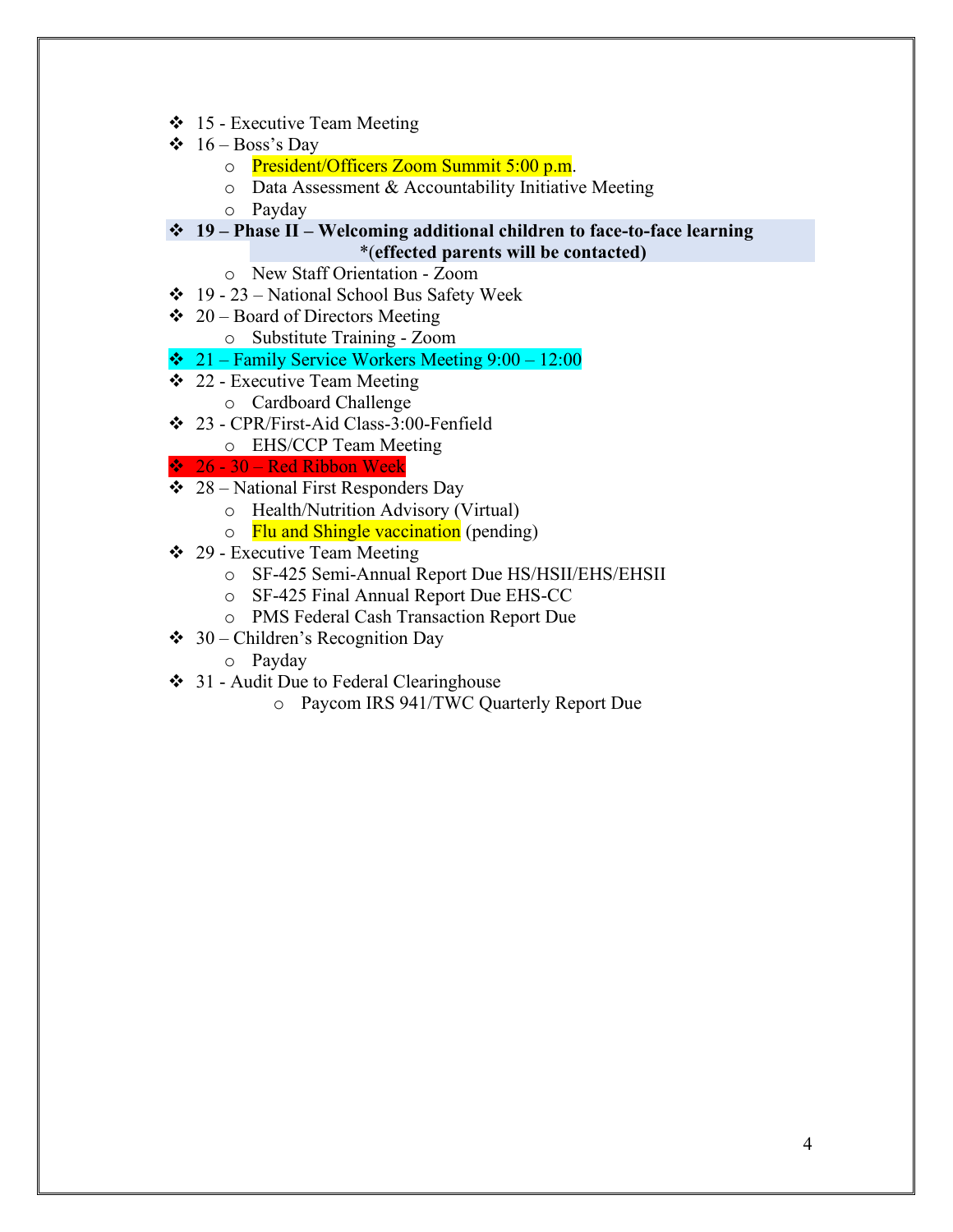# NOVEMBER

### *PERFORMANCE EVALUATION CYCLE TIMELINE*

| <b>TIMELINE</b>                                                                                                                                                                                                                         | <b>PERFORMANCE</b><br><b>EVALUATION</b><br><b>COMPONENT</b>                            | <b>ACTIVITY/DESCRITPION</b>                                                                                               | <b>RESPONSIBILITY</b> |  |
|-----------------------------------------------------------------------------------------------------------------------------------------------------------------------------------------------------------------------------------------|----------------------------------------------------------------------------------------|---------------------------------------------------------------------------------------------------------------------------|-----------------------|--|
| SEPT 14– DEC 18 3. Observing Job                                                                                                                                                                                                        | Performance                                                                            | <b>COACH FOR SUCCESS</b>                                                                                                  | <b>SUPERVISOR</b>     |  |
| NOVEMBER * Good Nutrition Month* Quarterly Parent Gazette*Quarterly Strategic<br>Plan Update* USAA Season of Sharing*Refunding Application due * Daily/Weekly<br>Compliance Debriefing, * Important Information - Center Visits - Class |                                                                                        |                                                                                                                           |                       |  |
| <b>November</b>                                                                                                                                                                                                                         |                                                                                        |                                                                                                                           |                       |  |
|                                                                                                                                                                                                                                         | o All Saints' Day<br>HS/EHS/HSII Refunding Due<br>$\circ$                              | $\div 1$ – Daylight Saving Time Ends (Turn clocks back 1 hour)                                                            |                       |  |
|                                                                                                                                                                                                                                         | $\div$ 3 – Student Holiday/Staff Development Day                                       |                                                                                                                           |                       |  |
|                                                                                                                                                                                                                                         | o Election Day<br>$\circ$ Substitute Training - Zoom                                   | $\div$ 4 - Leadership PCI Session III – Community Assessment 4:30 – 6:00<br>o Family Service Workers Meeting 9:00 - 12:00 |                       |  |
|                                                                                                                                                                                                                                         | $\div$ 5 - Executive Team Meeting                                                      |                                                                                                                           |                       |  |
|                                                                                                                                                                                                                                         | ❖ 6 - CPR/First-Aid Class-3:00-Fenfield                                                |                                                                                                                           |                       |  |
|                                                                                                                                                                                                                                         | ❖ 10 - EHS/CCP Directors ZOOM calls                                                    |                                                                                                                           |                       |  |
|                                                                                                                                                                                                                                         | o CEO/Fiscal Budget Meeting                                                            |                                                                                                                           |                       |  |
|                                                                                                                                                                                                                                         | $\div$ 11 – Veterans Day<br>o Substitute Training - Zoom                               | $\circ$ Head Start Consortium Meeting Zoom 8:30 – 10:30                                                                   |                       |  |
|                                                                                                                                                                                                                                         | $\div$ 12 - Executive Team Meeting                                                     |                                                                                                                           |                       |  |
|                                                                                                                                                                                                                                         | ❖ 13 - South San Specialized Training<br>O CPR/First-Aid Class-3:00-Fenfield<br>Payday | $\circ$ Data Assessment & Accountability Initiative Meeting                                                               |                       |  |
|                                                                                                                                                                                                                                         | $\circ$                                                                                | ❖ 14 – Shared Program Governance Meeting and Training                                                                     |                       |  |
|                                                                                                                                                                                                                                         | $\div$ 16 – New Staff Orientation - Zoom                                               |                                                                                                                           |                       |  |
|                                                                                                                                                                                                                                         | $\div$ 17 – Board of Directors Meeting                                                 |                                                                                                                           |                       |  |
|                                                                                                                                                                                                                                         | Substitute Training 9-12/Zoom<br>$\circ$<br>Parent Curriculum Training - Zoom<br>O     | <b>❖</b> 18 – Fatherhood (Male) Initiative Meeting – Virtual – $6:00 - 8:00$                                              |                       |  |
|                                                                                                                                                                                                                                         | $\div$ 19 - Executive Team Meeting                                                     |                                                                                                                           |                       |  |
|                                                                                                                                                                                                                                         | ❖ 20 - EHS/CCP Team Meeting<br>o Children's Recognition Day                            |                                                                                                                           |                       |  |
|                                                                                                                                                                                                                                         |                                                                                        | $\div$ 23 – 27 – Thanksgiving Break/ Centers & Offices Closed                                                             |                       |  |
|                                                                                                                                                                                                                                         | $\div$ 26 - Executive Team Meeting                                                     |                                                                                                                           |                       |  |